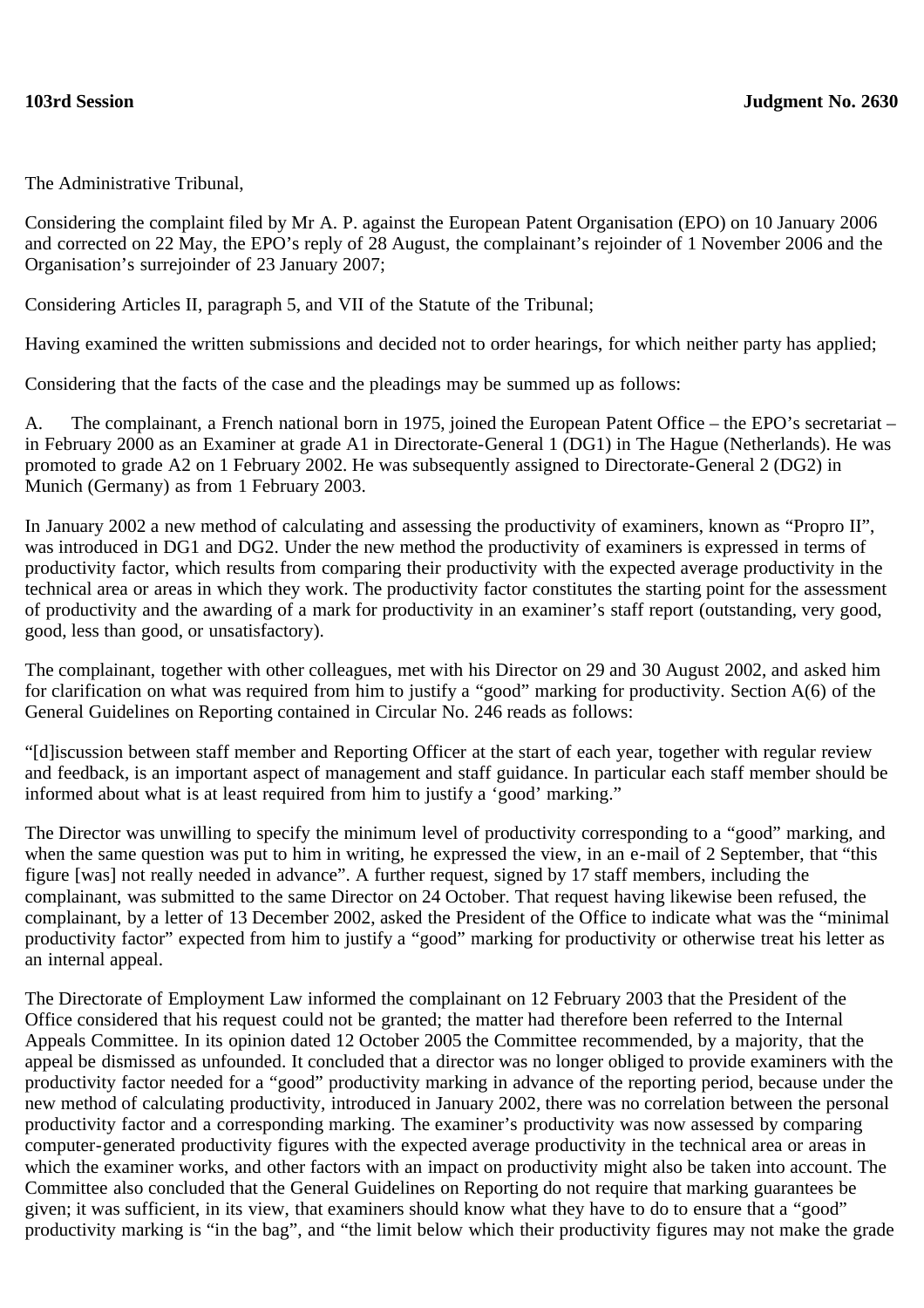'good'". It noted that, according to a communiqué of 18 December 2001, with a personal productivity factor above unity, staff members could assume that they would obtain a "good" marking.

By a letter of 26 October 2005 the Director of Personnel Management and Systems informed the complainant that the President of the Office had decided to reject his appeal in accordance with the majority opinion of the Appeals Committee. That is the impugned decision.

B. The complainant contends that in refusing to indicate the minimum productivity factor taken into account to justify a "good" marking for productivity in the staff report, the Office has disregarded Section A(6) of Circular No. 246 and therefore acted arbitrarily. In this respect, he submits that the Office has ignored the importance of dialogue between line managers and staff members.

He argues that staff members face uncertainty if they are not given, at the beginning of the year, the minimum productivity factor required to justify a "good" marking in that respect. He explains that since the average productivity can be "higher than anticipated", individual productivity can appear to be relatively low without in fact being in any way weak. As an example of the uncertainty that staff members may face, he points to his staff report for the period from 1 January 2002 to 31 January 2003, in which he obtained the marking "good" for productivity while being notified that his productivity had been weak during the first half of 2002. He emphasises that the report does not indicate to what extent "his particular circumstances" were taken into account. Furthermore, the reporting officer, his director, stated that although his productivity was very weak during the second half of the year, the marking "less than good" did not come into consideration for the "formal reason" that no written warning had been given to him in advance. The assessment in his staff report thus appears to be incoherent and contradictory. In addition, he asserts that he had not been given an opportunity to "defend his position in good time", nor was he given a chance to improve his productivity.

The complainant asks the Tribunal to quash the impugned decision and to order the Office to comply in future years "with the required dialogue at the beginning of each year, with communication of the minimum [productivity factor]". He also claims moral damages and costs.

C. In its reply the EPO submits that the complaint is irreceivable in part since the failure to indicate the personal productivity factor expected for a "good" rating did not impair the complainant's rights nor did it affect his position. Furthermore, his productivity was consistently rated "good". Consequently, the decision cannot be considered as adversely affecting him, and he therefore shows no cause of action.

On the merits, it submits that the complaint is ill-founded. It points out that in deciding to replace the existing procedure for production and productivity assessment as of 1 January 2002, the President of the Office exercised his discretionary power. Indeed, Article 10(2)(a) of the European Patent Convention provides that the President shall take all necessary steps to ensure the functioning of the European Patent Office. Moreover, according to Article 47 of the Service Regulations for Permanent Employees of the European Patent Office,he is empowered to establish the conditions under which staff reports are drafted. Thus, a "Code of Practice", which identifies productivity-related factors not reflected in the personal productivity factor, was issued on 12 July 2002 to ensure that all aspects having an impact on the assessment of productivity are taken into account.

Contrary to the complainant's assertion, it submits that the General Guidelines on Reporting do not prescribe that staff members should be notified of the minimum factor justifying a "good" marking for productivity, but simply provide that persons reported upon are entitled to know, in due time, what work performance, aptitude and conduct are required from them to get a "good" marking.

With regard to the uncertainty allegedly faced by staff members, the Organisation explains that since the Code of Practice does not mention any correlation between the productivity factor and a corresponding marking, directors are no longer obliged, as they were under the previous system, to provide examiners with the productivity factor needed to justify a "good" marking for productivity in advance of the reporting period. Nevertheless, it submits, it had notified the complainant of the expected average productivity for his technical field at the beginning of the reporting period and told him that "a [productivity factor] of 1, as indicated in the Code of Practice, corresponds to the uppermost end of the region for a productivity box marking of 'good'". In its view, since the complainant was aware of what he had to do to ensure that a "good" productivity marking was "in the bag", and of the limit below which his productivity figures might not justify a "good" rating, it fulfilled its obligations towards him. Thus, the complainant was informed of the yardstick by which his future performance would be assessed, in accordance with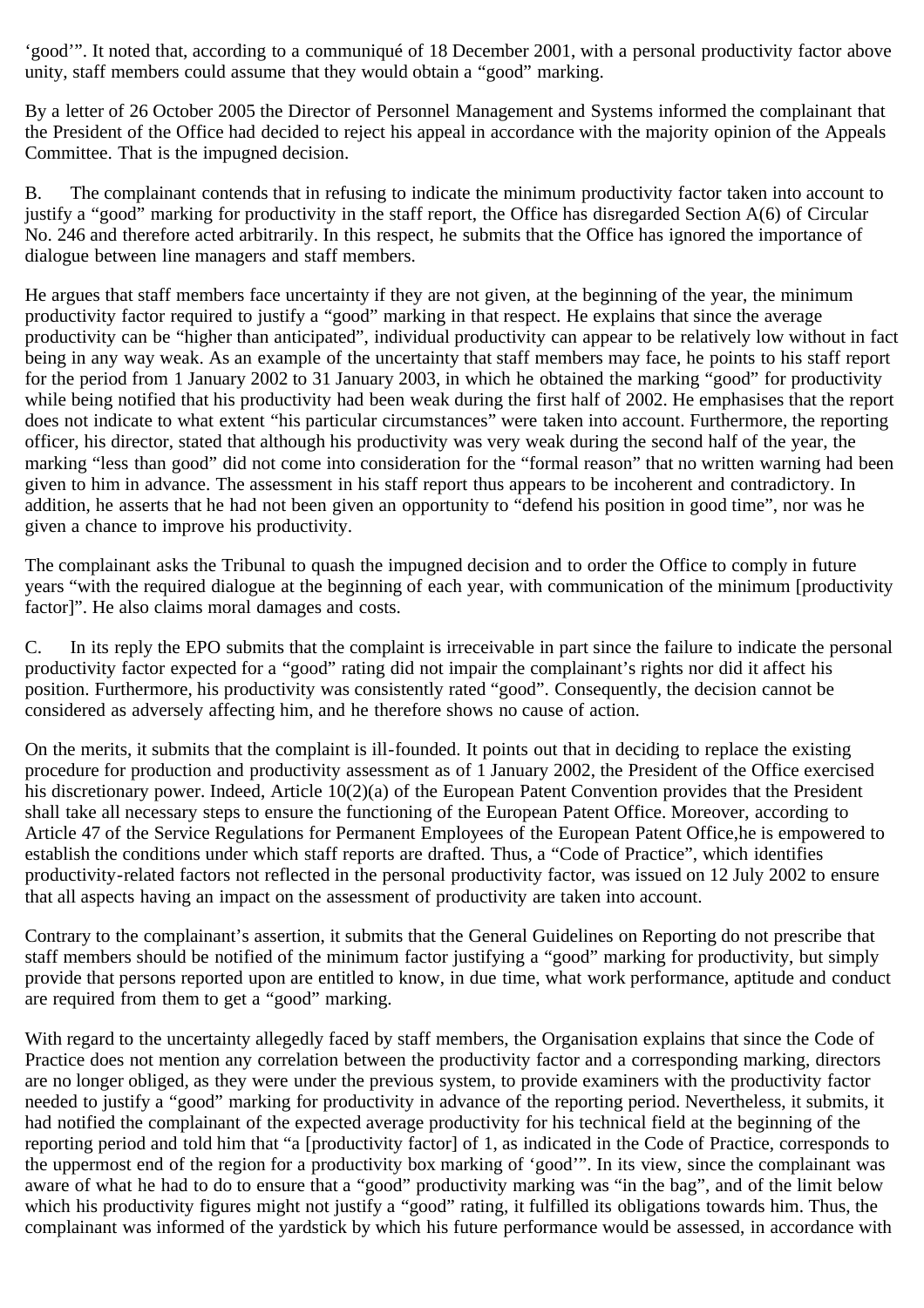## the Tribunal's case law.

Noting that the General Guidelines on Reporting do not require that marking guarantees be given, it denies that Circular No. 246 entitles the complainant to know the personal productivity factor required for a "good" rating. It stresses that the personal productivity factor is only one of a number of factors which play a role in determining the mark given for productivity in the staff report. It further submits that the only guarantee provided by the new method of calculating productivity is that, before giving a "less than good" or "unsatisfactory" rating, a written warning should be issued.

Contrary to the complainant's view, the defendant asserts that his performance report is neither contradictory nor incoherent. It explains that in November 2003 the complainant submitted reasons as to why he disagreed with the assessment made in his staff report and requested conciliation proceedings in accordance with Section D of the General Guidelines on Reporting. At the conclusion of those proceedings no agreement could be reached. The Vice-President of DG1, acting on behalf of the President of the Office, had subsequently decided on 2 November 2005 that the complainant's staff report for 2002-2003 would remain unchanged. After the complainant had filed an appeal on 7 February 2006 challenging that decision, he was informed on 29 June that the President of the Office considered that the wording of the report was in part inappropriate and consequently had decided to replace the contested comment on productivity by a more positive one, as proposed by the complainant's reporting officer and countersigning officer during the conciliation proceedings; the report was thus no longer contradictory. The complainant was requested to indicate in writing, by 30 July, whether he considered his internal appeal to be settled. He replied on 31 July that he disagreed with the proposed amendments and therefore wished to maintain his internal appeal. Recalling the Tribunal's case law, it underlines that decisions concerning staff reports are discretionary and consequently subject to only limited review.

D. In his rejoinder the complainant presses his pleas. He adds that the "second decision of the President" has to be seen as a final decision and requests that the Tribunal "admits an appeal against the last decision of the President and hears the two related issues together".

E. In its surrejoinder the EPO maintains its position. Concerning the second decision taken by the President of the Office, that is to say the decision of 29 June 2006, it stresses that the complainant is mistaken in claiming that the subject matter of his appeal against that decision is so closely related to that of the present case that there is no longer any justification for dealing with the two cases separately. It further states that the complainant should await the outcome of the internal appeal lodged against the decision of 29 June 2006.

## CONSIDERATIONS

1. The complainant is an Examiner in the EPO. In January 2002 a new method was introduced to calculate and assess the productivity of examiners. The new method, known as "Propro II", was explained in a communiqué dated 18 December 2001; the term "productivity" is defined as "the ratio of the time available to the achieved production, […] assessed by comparison with the expected average productivity in the technical area or areas in which the examiner works". The communiqué also explains that a productivity factor is to be calculated for each examiner by comparing the actual time taken for the various types of work performed with the expected time. The communiqué states:

"If the value of this factor is greater than unity, the examiner has achieved his production in a time less than expected, [i.e.] the productivity is better than the expected average."

2. The productivity factor is not the only matter taken into account in assessing an examiner's productivity. The communiqué of 18 December 2001 states that that assessment is to be made "using the achieved productivity factor, taking into account any related relevant factors such as significant deviations from the average complexity of the work […], [or] a learning curve […]". Additionally, it is said that other duties are to be taken into account "in determining the box-marking for productivity".

3. In August 2002 the complainant and some of his colleagues asked their director to inform them of the minimum productivity factor necessary to obtain a "good" marking in their annual staff reports. Apparently, the director tried to convince the examiners that this information was not needed. Thereafter, on 24 October 2002, 17 examiners, including the complainant, submitted a written request, signed by each of them, to their director that he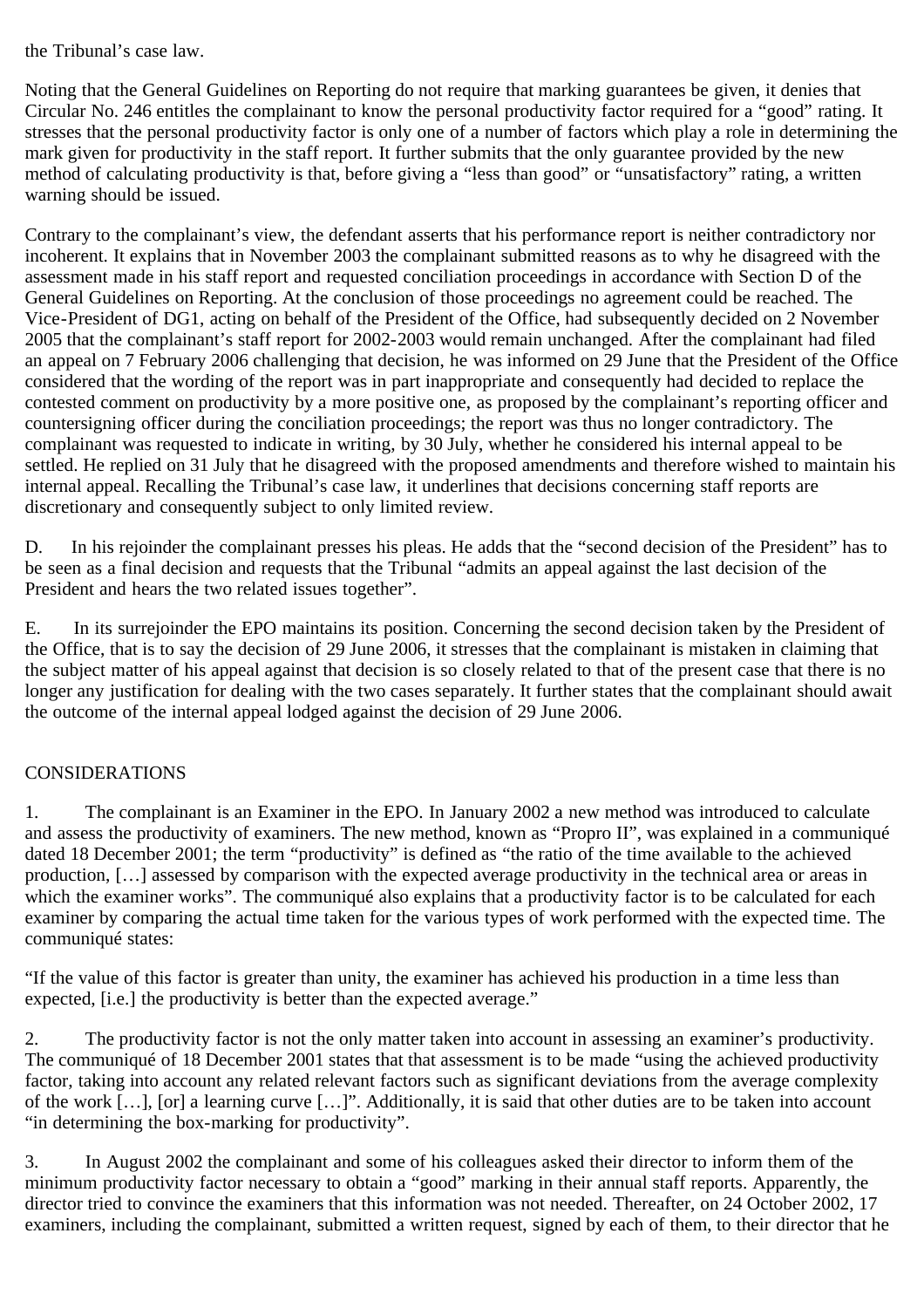"provide<sup>[s them]</sup> with the minimum productivity which [was] expected from [them] to justify a 'good' marking". The request was purportedly made pursuant to Section A(6) of the General Guidelines on Reporting contained in Circular No. 246, which provides for discussions between staff members and reporting officers at the start of each year and states that "each staff member should be informed about what is at least required from him to justify a 'good' marking". Again, their request was refused. On 13 December 2002 the complainant formally requested the same information from the President of the Office and asked that, if he could not accede to the request, the letter be treated as an internal appeal.

4. The Appeals Committee issued its report on 12 October 2005. All members expressed the view that the appeal was receivable. However, the majority of the Committee recommended that the appeal be dismissed. The President of the Office accepted that recommendation and the complainant was so informed on 26 October 2005. That decision is the subject of the complaint.

5. The EPO contends, as it did before the Appeals Committee, that the complainant has no cause of action and that the complaint should on that account be dismissed. In this regard, it acknowledges that, as held in Judgment 1712, "[t]he necessary, yet sufficient, condition of a cause of action is a reasonable presumption that the decision will bring injury". Moreover, the case law has it that "receivability does not depend on proving actual and certain injury", all that a complainant need show is that the decision under challenge "may impair the rights and safeguards that an international civil servant claims under staff regulations or contract of employment" (see Judgment 1330, under 4). However, the EPO contends that the information requested by the complainant would not have had any impact on the assessment of his work performance and thus the failure to communicate that information to him could not adversely affect his rights or interests.

6. The complainant contests the EPO's argument as to the existence of a cause of action by referring to his 2002-2003 staff report which was the subject of unsuccessful conciliation proceedings and is now the subject of an internal appeal. The complainant contends that this establishes that he "has had his rights impaired and has been adversely affected in his interests". Additionally, he asks that his internal appeal be joined with the complaint and that the Tribunal hear the two matters together. That application must be rejected as internal remedies have not been exhausted in relation to the appeal.

7. As it happens, the question whether the complainant has a cause of action necessarily invites consideration of the merits of the complaint. If an examiner's productivity factor were determinative of that person's annual productivity assessment, the withholding of information as to the factor necessary to obtain a "good" marking would not only be likely to "impair the rights and safeguards" but would also constitute a breach of the obligation in Section A(6) of Circular No. 246 to inform a staff member as to what is required to obtain a "good" marking. Similarly, if no particular factor is determinative, the failure to specify a particular factor can neither "impair the rights and safeguards" nor constitute a breach of the obligation imposed by Section A(6) of Circular No. 246.

8. The various parts of the communiqué of 18 December 2001 set out above make it clear that the productivity factor is not the sole determinant of the marking to be given to an examiner for productivity. Accordingly, no precise answer could be given to the complainant's question as to the minimum factor necessary to justify a "good" marking. All that could be said with accuracy with respect to "Propro II" was that a productivity factor of unity would in practice guarantee that marking. However, that had already been explained in paragraph 11 of the communiqué in these terms:

"As regards the attribution of box-markings for productivity, the general principle holds that normally the higher the productivity factor above unity the greater will be the likelihood of obtaining a marking of 'very good' or 'outstanding', although in exceptional circumstances a 'very good' marking might still be attributed if the productivity factor is less than unity. As regards markings 'less than good' or 'unsatisfactory', these will be attributed when the productivity factor is significantly below unity; however, Directors will inform examiners when the development of their productivity risks the issue of a written warning in accordance with the Guidelines on Reporting [...]."

9. In Judgment 2414, the Tribunal stated:

"A staff member […] is entitled to be informed in a timely manner as to the unsatisfactory aspects of his or her service so that steps can be taken to remedy the situation. Moreover, he or she is entitled to have objectives set in advance so that he or she will know the yardstick by which future performance will be assessed."